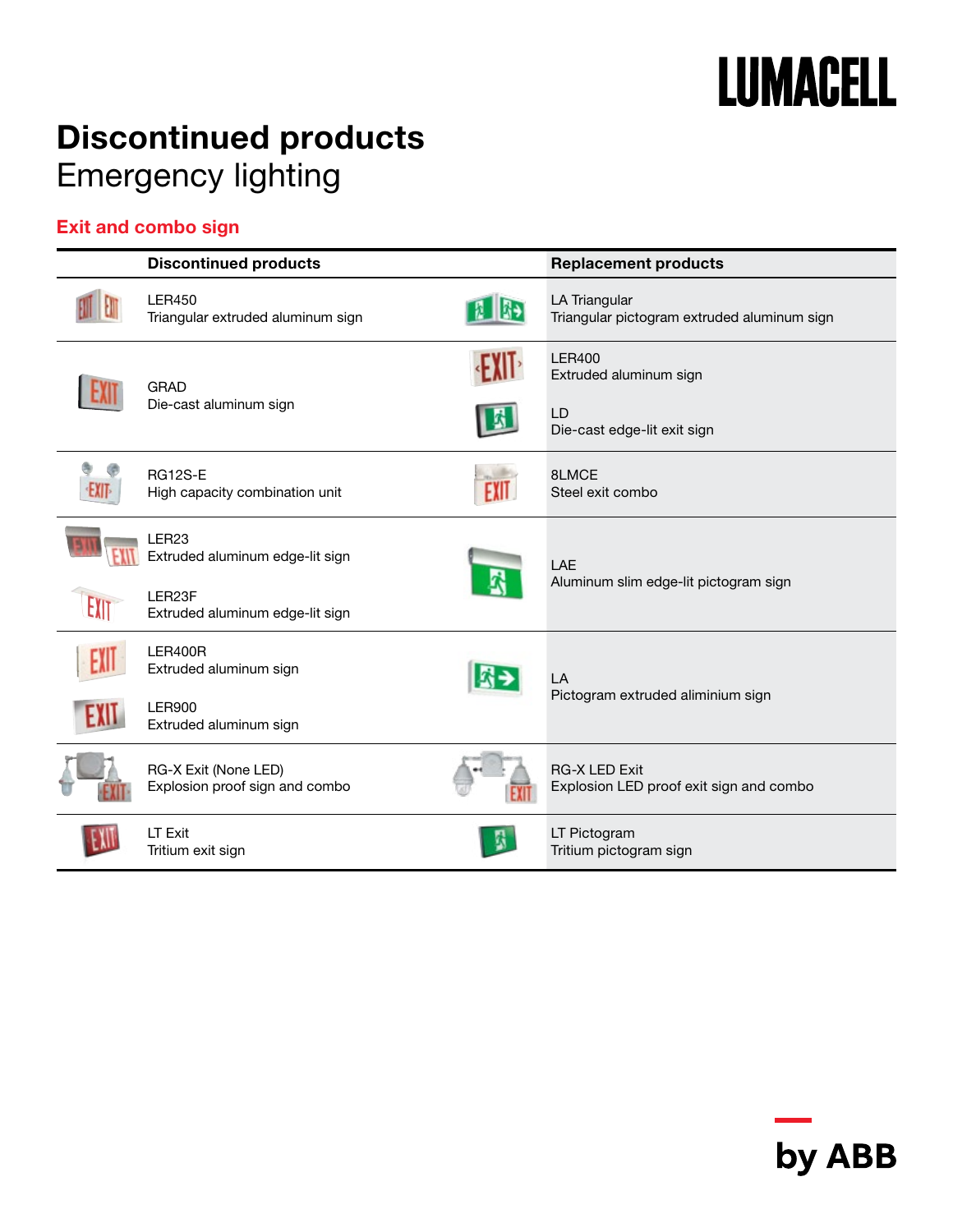# **LUMACELL**

## Discontinued products Emergency lighting

### Sortie and combo sign

|        | <b>Discontinued products</b>                            | <b>Replacement products</b>                              |
|--------|---------------------------------------------------------|----------------------------------------------------------|
| SORTIE | <b>LSR2000</b><br>Edge-Lit                              | LAE                                                      |
|        | LSR <sub>23</sub><br>Edge-Lit                           | Aluminum slim edge-lit pictogram sign<br><b>LSRLMCSU</b> |
|        | <b>LSR800</b><br>Die-cast aluminum sortie sign          | Sortie steel sign                                        |
|        | <b>LSR900</b><br>Extruded aluminum sign                 | <b>LSR400</b><br>Extruded aluminum sign                  |
|        | <b>RG12S-S</b><br>High capacity steel combination unit  | <b>LMCS</b><br>Sortie steel combo                        |
|        | LSROW4T<br>NEMA-3R certified sign                       | LN<br>Picto NEMA-4X sign                                 |
|        | 3LSRSOW4T<br>NEMA-3R certified combo                    | <b>LNC</b><br>Picto NEMA-4X combo                        |
|        | RG-X Sortie (Non LED)<br>Explosion Proof Sign and combo | <b>RG-X LED</b><br>Explosion proof LED sign and combo    |
|        | LT Sortie<br>Tritium sign                               | LT Pictogram<br>Tritium pictogram sign                   |

### Bilingual sign

|                    | <b>Discontinued products</b>                   |             | <b>Replacement products</b>                                |
|--------------------|------------------------------------------------|-------------|------------------------------------------------------------|
|                    | LEREOB12L / LSROB12L<br>Bilingual sign Nema-3R |             |                                                            |
|                    | LER / LSR 400B12L<br>Extruded aluminum sign    |             | <b>LN</b><br>NEMA-4X rated & NSF Certified pictograms sign |
| <b>SURTIE EXIT</b> | LER900B6L / LSR900B6L<br>Bilingual sign        |             | LMCEB6L / LMCSB6L                                          |
|                    | LER / LSR 2000B6L<br>Edge-Lit sign             | SORTIE EXIT | Bilingual sign steel                                       |
|                    | LER / LSR 2000B12L<br>Edge-Lit sign            |             |                                                            |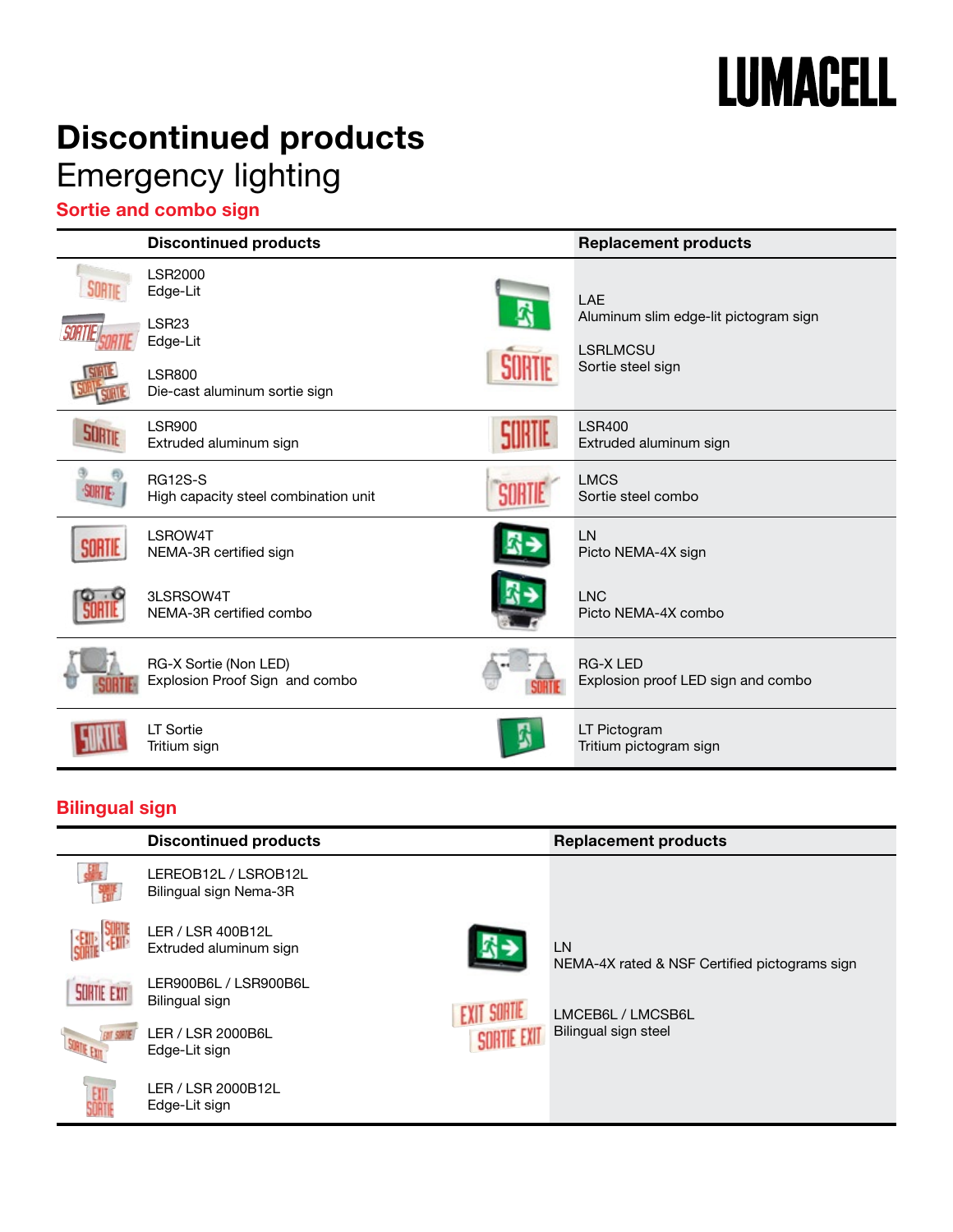

## Discontinued products Emergency lighting

#### Battery unit

| <b>Discontinued products</b>                    | <b>Replacement products</b>                           |
|-------------------------------------------------|-------------------------------------------------------|
| RGS-TBS<br>T-Bar 12V MR16 LED unit              | RGS-TB<br>T-Bar 12V MR16 LED unit                     |
| Nite-Owl<br>Thermoplastic                       |                                                       |
| Prism RZ<br>Decorative thermoplastic            | CM-PB-L<br>Miniature LED battery unit                 |
| RM18P<br>Compact emergency light units          |                                                       |
| RGS-DT<br>6, 12 and 24V,<br>NEMA-12 Rated       | RGS-NX<br>6, 12 and 24V, NEMA 4X Rated                |
| <b>IPL-LED</b><br>IP65 Linear LED fixture (40W) |                                                       |
| <b>IPL</b><br>IP65 Linear fluorescent fixture   | $IPI - I FD$<br>IP65 linear LED fixture (35W and 52W) |
| <b>SIPL</b><br>IP65 Linear fluorescent fixture  |                                                       |